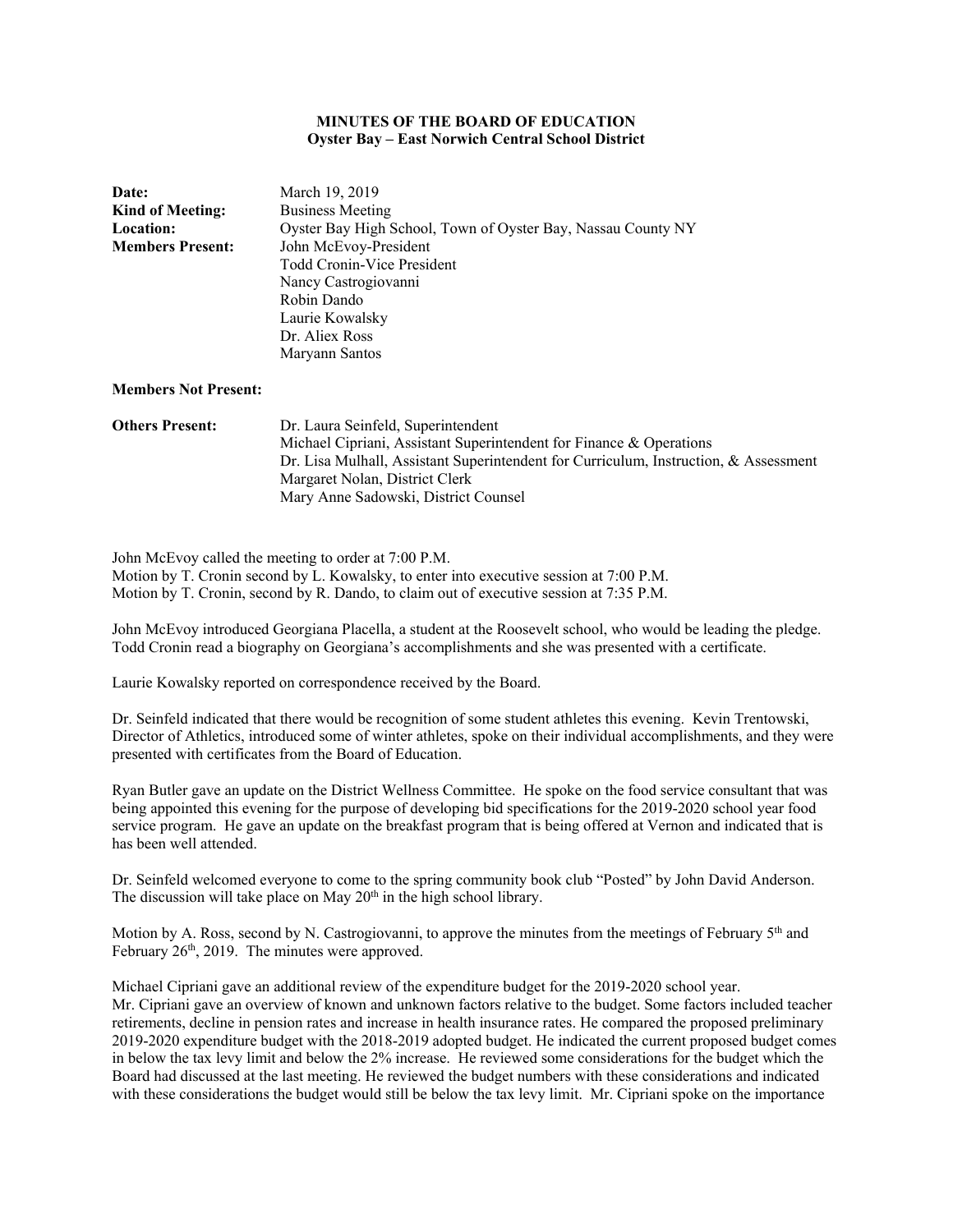of fund balance, reviewed the projected 2018-2019 fund balance and gave a history of fund balances. He reviewed the approved capital reserve projects for 2019-2020 that will be additional propositions on the ballot and stated that the budget will be adopted at the next meeting on April 16<sup>th</sup>. The Board asked Mr. Cipriani some questions relative to his presentation and the budget.

There was no one signed in to speak on agenda items.

Motion by R. Dando, second by T. Cronin, to approve the following:

# **VIII PERSONNEL ACTIONS**

**A)** Professional Personnel RESOLVED, upon the recommendation of the Superintendent of Schools, the Board of Education of the Oyster Bay-East Norwich Central School District hereby approves the following *Professional Personnel and Civil Service Personnel* Resolutions as listed:

| 1.        | <b>RETIREMENT RESIGNATION</b>                                      |                                                                                                               |                                                                                                                                                                    |
|-----------|--------------------------------------------------------------------|---------------------------------------------------------------------------------------------------------------|--------------------------------------------------------------------------------------------------------------------------------------------------------------------|
| 1.1       | <b>ANTONIA WOODMAN</b>                                             | Position:<br>Assigned to:<br>Effective:                                                                       | Home & Careers Teacher<br>High School<br>6/26/19                                                                                                                   |
| 2.<br>2.1 | <b>RESIGNATION</b><br>ALEXANDRIA MULLER                            | Position:<br>Effective:<br>Assigned to:                                                                       | Resident Substitute<br>3/20/19<br>Oyster Bay High School                                                                                                           |
| 3.<br>3.1 | <b>LEAVE OF ABSENCE</b><br><b>DANA HENKOWICZ</b><br>(Revised date) | Position:<br>Status:<br>Effective:<br>Period Date:<br>Return to Work: $9/3/19$<br>Assigned to:                | Teacher Assistant<br>Unpaid FMLA<br>3/29/19<br>3/29/19-6/26/19<br>Oyster Bay High School                                                                           |
| 4.<br>4.1 | <b>APPOINTMENTS</b><br><b>JOSHUA TEPPER</b>                        | Position:<br>Status:<br>Effective:<br>Period Date:<br>Certification:<br>Salary:<br>Assigned to:<br>Replacing: | <b>Teacher Assistant</b><br>5.5 hours per day<br>3/20/19<br>2018-2019 School Year<br>Teaching Assistant, Level I<br>$$26.25$ per hour<br>Vernon School<br>C. Russo |
| 4.2       | <b>RACHEL ALFORD</b>                                               | Position:<br>Status:<br>Effective:<br>Period Date:<br>Certification:<br>Salary:<br>Assigned to:<br>Replacing: | Teacher Assistant<br>5.5 hours per day<br>3/25/19<br>2018-2019 School Year<br>Teaching Assistant, Level I<br>\$26.25 per hour<br>Roosevelt School<br>J. Lauro      |
| 4.3       | <b>ERIN STERBENS</b>                                               | Position:<br>Status:<br>Period Date:<br>Salary:                                                               | Home Instructor<br>Waiting for placement<br>$(\#363624127)$<br>$3/1/19$ -TBD<br>\$78.56 per hr 6 hrs per week                                                      |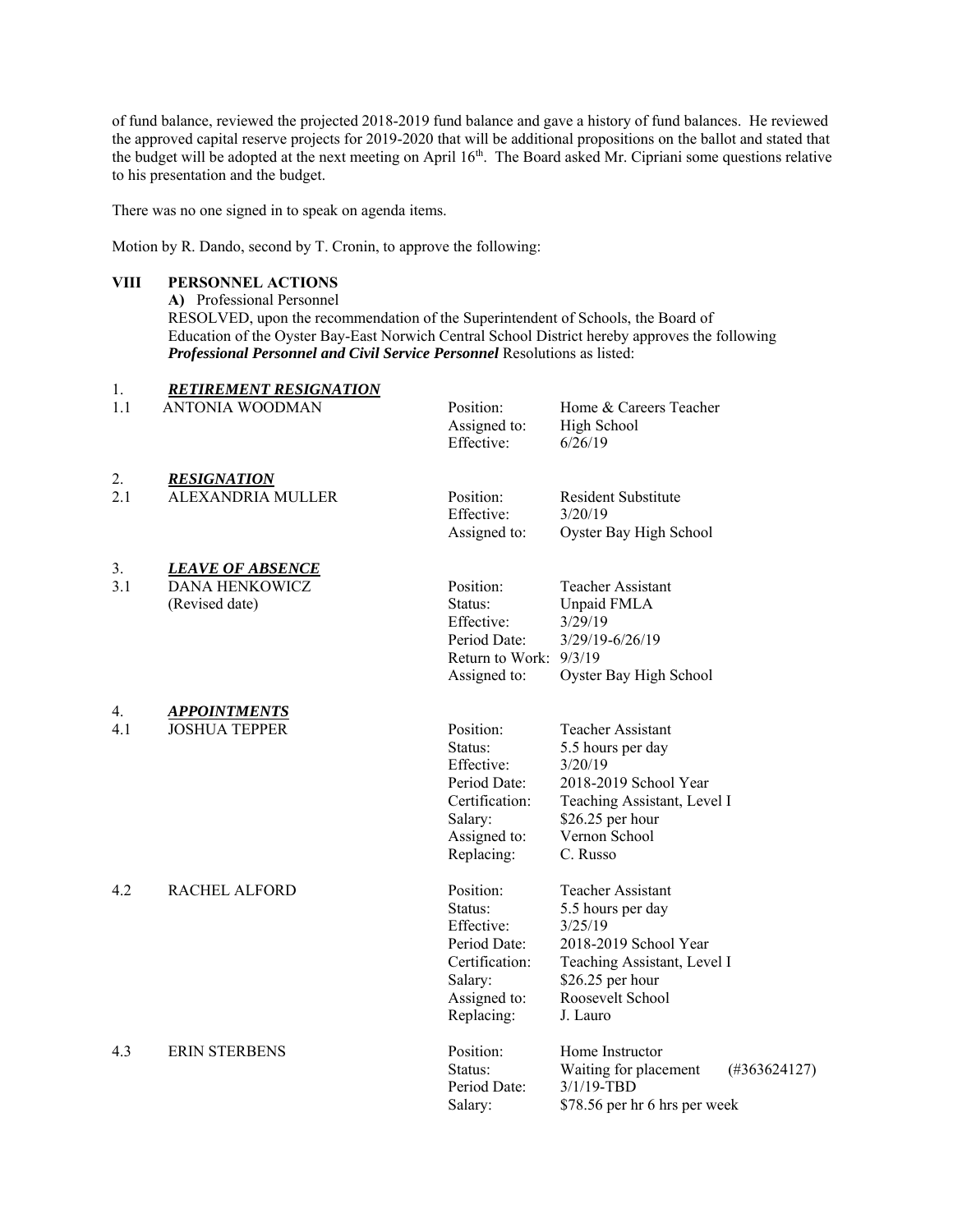| 4.4  | PAULA LUZZI                                                                                                | Position:    | Home Instructor                                                                                                                                         |
|------|------------------------------------------------------------------------------------------------------------|--------------|---------------------------------------------------------------------------------------------------------------------------------------------------------|
|      |                                                                                                            | Status:      | Suspension<br>$(\text{\#}101540002)$                                                                                                                    |
|      |                                                                                                            | Period Date: | 3/11/19-3/15/19                                                                                                                                         |
|      |                                                                                                            | Salary:      | \$78.56 per hr 2 hrs max                                                                                                                                |
| 4.5  | <b>BRITTANY BADEAN</b>                                                                                     | Position:    | Home Instructor                                                                                                                                         |
|      |                                                                                                            | Status:      | Suspension<br>$(\text{\#}101540002)$                                                                                                                    |
|      |                                                                                                            | Period Date: | $3/11/19 - 3/15/19$                                                                                                                                     |
|      |                                                                                                            | Salary:      | \$78.56 per hr 2 hrs max                                                                                                                                |
|      |                                                                                                            | Position:    | Home Instructor                                                                                                                                         |
|      |                                                                                                            | Status:      | Suspension<br>$(\#363624074)$                                                                                                                           |
|      |                                                                                                            | Period Date: | $3/11/19 - 3/15/19$                                                                                                                                     |
|      |                                                                                                            | Salary:      | \$78.56 per hr 2 hrs max                                                                                                                                |
| 4.6  | <b>MARGARET MORGAN</b>                                                                                     | Position:    | Teacher Extended School Day Program                                                                                                                     |
|      |                                                                                                            | Status:      | 45 minutes a day/5 days week                                                                                                                            |
|      |                                                                                                            |              | (continuing as per IEP)                                                                                                                                 |
|      |                                                                                                            | Effective:   | 3/20/19                                                                                                                                                 |
|      |                                                                                                            | Period Date: | 2018-2019 School Year                                                                                                                                   |
|      |                                                                                                            | Salary:      | \$78.56 per hour                                                                                                                                        |
| 4.7  | AP REVIEW INSTRUCTORS                                                                                      | Effective:   | Spring 2019                                                                                                                                             |
|      |                                                                                                            | Status:      | 6 hours/each (maximum)                                                                                                                                  |
|      |                                                                                                            | Salary:      | \$78.56/hr. (pending student enrollment).<br>As per Agreement between the OBENCSD & the OBENTA. A list will be appended to the minutes of this meeting. |
|      |                                                                                                            |              |                                                                                                                                                         |
| 4.8  | <b>ASSESSMENT SCORERS</b>                                                                                  | Effective:   | April 10, 11 & May 5,6                                                                                                                                  |
|      |                                                                                                            | Status:      | 4 hours each max per assessment                                                                                                                         |
|      |                                                                                                            | Salary:      | \$78.56/hr.                                                                                                                                             |
|      |                                                                                                            |              | As per Agreement between the OBENCSD & the OBENTA. A list will be appended to the minutes of this meeting.                                              |
| 4.9  | SATURDAY OUTREACH                                                                                          | Effective:   | Spring 2019                                                                                                                                             |
|      | <b>PROGRAM</b>                                                                                             | Status:      | 5 hours/each max - grant funded                                                                                                                         |
|      |                                                                                                            | Period Date: | $4/12/19 - 6/15/19$                                                                                                                                     |
|      |                                                                                                            | Salary:      | \$78.56/hr. (pending student enrollment).                                                                                                               |
|      | As per Agreement between the OBENCSD & the OBENTA. A list will be appended to the minutes of this meeting. |              |                                                                                                                                                         |
| 4.10 | <b>COACHES</b>                                                                                             | Effective:   | 2018-2019 School Year                                                                                                                                   |
|      |                                                                                                            | Period Date: | Spring                                                                                                                                                  |
|      |                                                                                                            | Salary:      | According to the Agreement between the OBENCSD                                                                                                          |
|      | and the OBENTA. A list will be appended to the minutes of this meeting.                                    |              |                                                                                                                                                         |
| B)   | Non-Teaching                                                                                               |              |                                                                                                                                                         |
| 1.   | <b>APPOINTMENTS</b>                                                                                        |              |                                                                                                                                                         |
| 1.1  | <b>RACHEL KLOBUS</b>                                                                                       | Position:    | Monitor                                                                                                                                                 |
|      |                                                                                                            | Status:      | 6 hrs day                                                                                                                                               |
|      |                                                                                                            | Effective:   | 3/14/19                                                                                                                                                 |
|      |                                                                                                            | Period Date: | 2018-2019 School Year                                                                                                                                   |
|      |                                                                                                            | Salary:      | \$14.00 per hour                                                                                                                                        |
|      |                                                                                                            | Assigned to: | Oyster Bay High School                                                                                                                                  |
|      |                                                                                                            | Replacing:   | D. Henkowicz (FMLA)                                                                                                                                     |
|      |                                                                                                            |              |                                                                                                                                                         |

Discussion: Laurie Kowalsky asked a question on the coaching appointment. Dr. Seinfeld explained.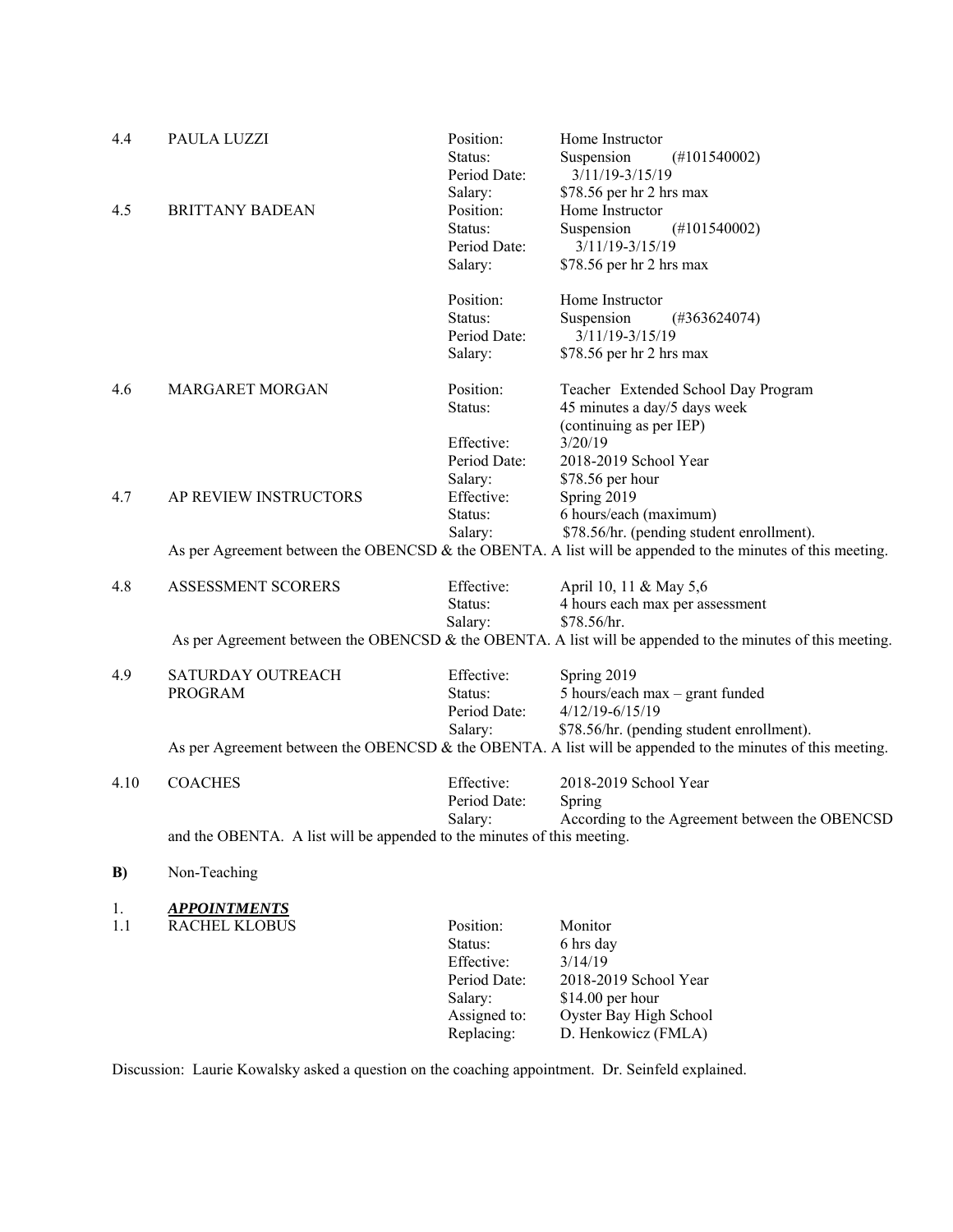John McEvoy asked what the purpose of the assessment scorers was. Dr. Seinfeld explained. Laurie Kowalsky asked a question on the Saturday Outreach Program. Dr. Mulhall explained a little bit about this program.

Motion unanimously carried.

Motion by R. Dando, second by T. Cronin, to approve the following:

# **IX BUSINESS ACTIONS**

RESOLVED, upon the recommendation of the Superintendent of Schools, the Board of Education of the Oyster Bay-East Norwich Central School District hereby approves the following *Business* Resolutions as listed:

### **A) TREASURER'S REPORT**

RESOLVED, upon the recommendation of the Superintendent of Schools, the Board of Education accepts the Treasurer's Report as submitted February, 2019.

#### **B) ACCEPTANCE OF WARRANT**

The Board of Education hereby accepts the Warrant of Schedules and Claims as presented by the Internal Claims Auditor to the Treasurer for the month of February, 2019.

### **C) TRANSFER OF FUNDS**

RESOLVED, upon the recommendation of the Superintendent of Schools, the Board of Education approves the following budget transfers: Transaction #3379-3395.

### **D) EXTRA CLASSROOM ACTIVITY FUNDS**

RESOLVED, upon the recommendation of the Superintendent of Schools, the Board of Education accepts the report of the Extra Classroom Activity Funds as submitted for February, 2019.

### **E) AUTHORIZATION OF CHANGE ORDER FOR CAPITAL WORK AT JAMES H. VERNON SCHOOL**

WHEREAS, the Oyster Bay - East Norwich Central School District approves and awards Change Order No. 1 to RCX Construction, Inc. for credit of unused contract allowance for the James Vernon gymnasium ceiling project.

| Current Contract:   | \$29,000 |
|---------------------|----------|
| Change Order No. 1: | (5,000)  |
| New Contract Total: | \$24,000 |

### **F) AUTHORIZATION OF CHANGE ORDER FOR CAPITAL WORK AT OYSTER BAY HIGH SCHOOL**

WHEREAS, the Oyster Bay - East Norwich Central School District approves and awards Change Order No. 1 to Premier Mechanical Services, Inc. for credit of unused contract allowance for the OBHS music wing project.

| Current Contract:               | \$656,700 |
|---------------------------------|-----------|
| Change Order No. 1R: $(24,250)$ |           |
| New Contract Total:             | \$632,450 |

Motion unanimously carried.

Motion by M. Santos, second by L. Kowalsky, to approve the following:

# **X SPECIAL SERVICES**

RESOLVED, upon the recommendation of the Superintendent of Schools, the Board of Education of the Oyster Bay-East Norwich Central School District hereby approves the following *Special Services* Resolution as listed: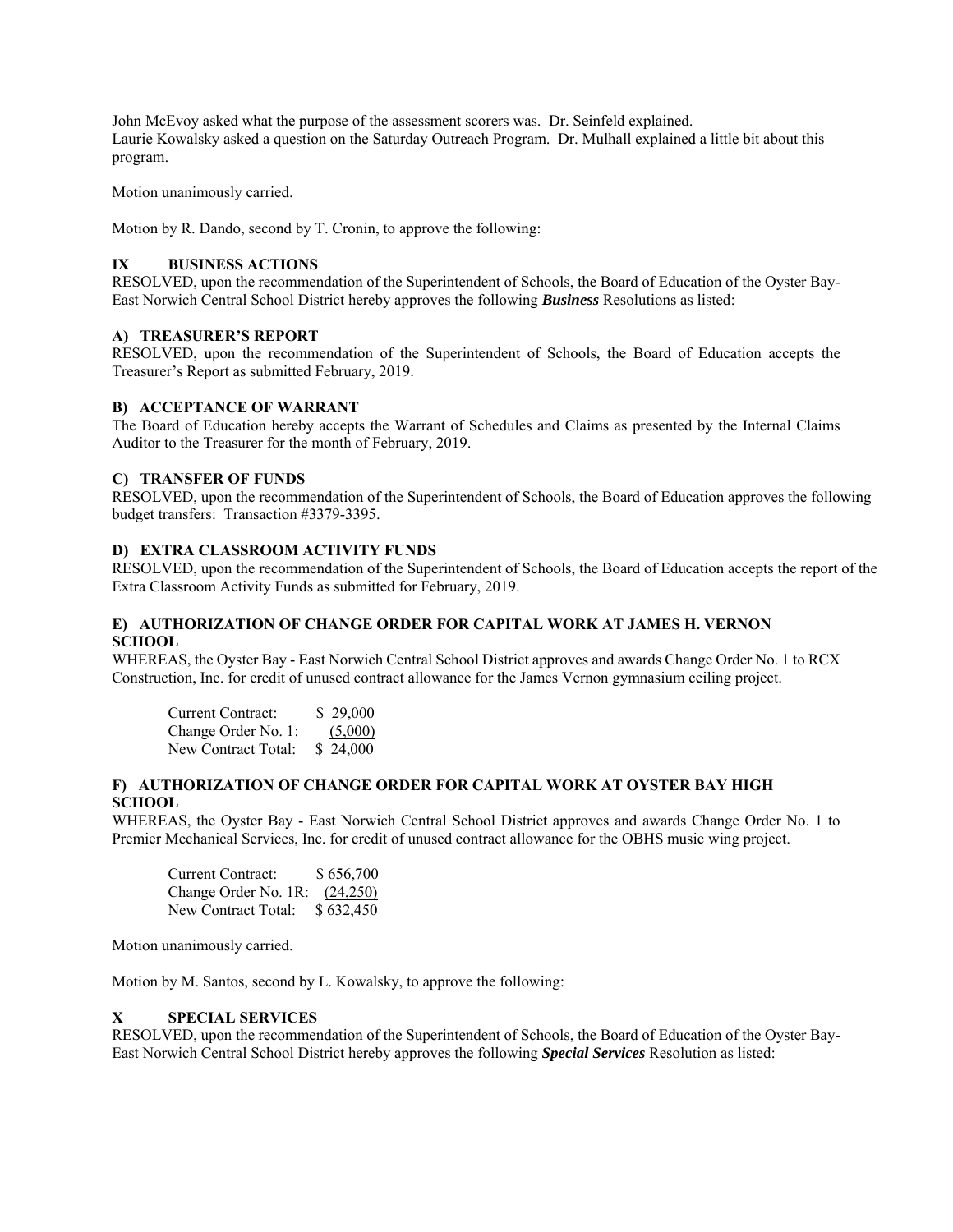# **A) CPSE/CSE MINUTES**

RESOLVED, the Board of Education of the Oyster Bay-East Norwich Central School District has arranged that the following appropriate special education programs and/or services be provided as recommended by the Committee on Special Education:

| <b>CPSE:</b> |                |                                                |
|--------------|----------------|------------------------------------------------|
| 03/06/2019   | 1              | Amendment-Agreement No Meeting                 |
| 03/12/2019   | 1              | Amendment-Agreement No Meeting                 |
| 03/14/2019   | 1              | <b>Requested Review</b>                        |
|              |                |                                                |
| CSE:         |                |                                                |
| 02/04/2019   | $\overline{c}$ | <b>Annual Review</b>                           |
| 02/04/2019   | $\overline{2}$ | Reevaluation/Annual Review                     |
| 02/06/2019   | $\overline{2}$ | <b>Annual Review</b>                           |
| 02/08/2019   | $\mathbf{1}$   | <b>Requested Review</b>                        |
| 02/11/2019   | $\overline{c}$ | Reevaluation/Annual Review                     |
| 02/11/2019   | $\overline{2}$ | <b>Annual Review</b>                           |
| 02/11/2019   | $\mathbf{1}$   | <b>Requested Review</b>                        |
| 02/13/2019   | $\mathbf{1}$   | <b>Requested Review</b>                        |
| 02/13/2019   | $\overline{c}$ | Reevaluation/Annual Review                     |
| 02/14/2019   | $\overline{2}$ | <b>Annual Review</b>                           |
| 02/14/2019   | $\mathbf{1}$   | Reevaluation/Annual Review                     |
| 02/15/2019   | 1              | <b>Annual Review</b>                           |
| 02/26/2019   | 1              | <b>Annual Review</b>                           |
| 02/26/2019   | $\mathbf{1}$   | <b>Requested Review</b>                        |
| 02/27/2019   | $\mathbf{1}$   | <b>Annual Review</b>                           |
| 02/27/2019   | $\mathbf{1}$   | <b>Requested Review</b>                        |
| 02/28/2019   | $\overline{2}$ | <b>Requested Review</b>                        |
| 03/04/2019   | $\mathbf{1}$   | <b>Requested Review</b>                        |
| 03/05/2019   | 1              | Initial Eligibility Determination              |
| 03/06/2019   | 1              | Reevaluation/Annual Review                     |
| 03/07/2019   | $\mathbf{1}$   | <b>Requested Review</b>                        |
| 03/07/2019   | 1              | Initial Eligibility Determination Continuation |
| 03/08/2019   | 1              | <b>Requested Review</b>                        |
| 03/08/2019   | 1              | Requested Review Transfer Student              |
| 03/11/2019   | $\overline{2}$ | <b>Requested Review</b>                        |
| 03/12/2019   | 1              | Initial Eligibility Determination              |
| 03/14/2019   | $\overline{2}$ | Initial Eligibility Determination              |
| 03/15/2019   | $\mathbf{1}$   | <b>Requested Review</b>                        |
|              |                |                                                |
| 504          |                |                                                |
| 03/05/2019   | 1              | Initial Eligibility Determination Meeting      |
| 03/06/2019   | $\mathbf{1}$   | Requested Review                               |
| 03/07/2019   | 1              | Initial Eligibility Determination Meeting      |
| 03/13/2019   | 1              | Initial Eligibility Determination Meeting      |
|              |                |                                                |

Motion unanimously carried.

Motion by T. Cronin, second by R. Dando, to approve the following:

### **XI NEW BUSINESS**

RESOLVED, upon the recommendation of the Superintendent of Schools, the Board of Education of the Oyster Bay-East Norwich Central School District hereby approves the following *New Business* Resolutions as listed: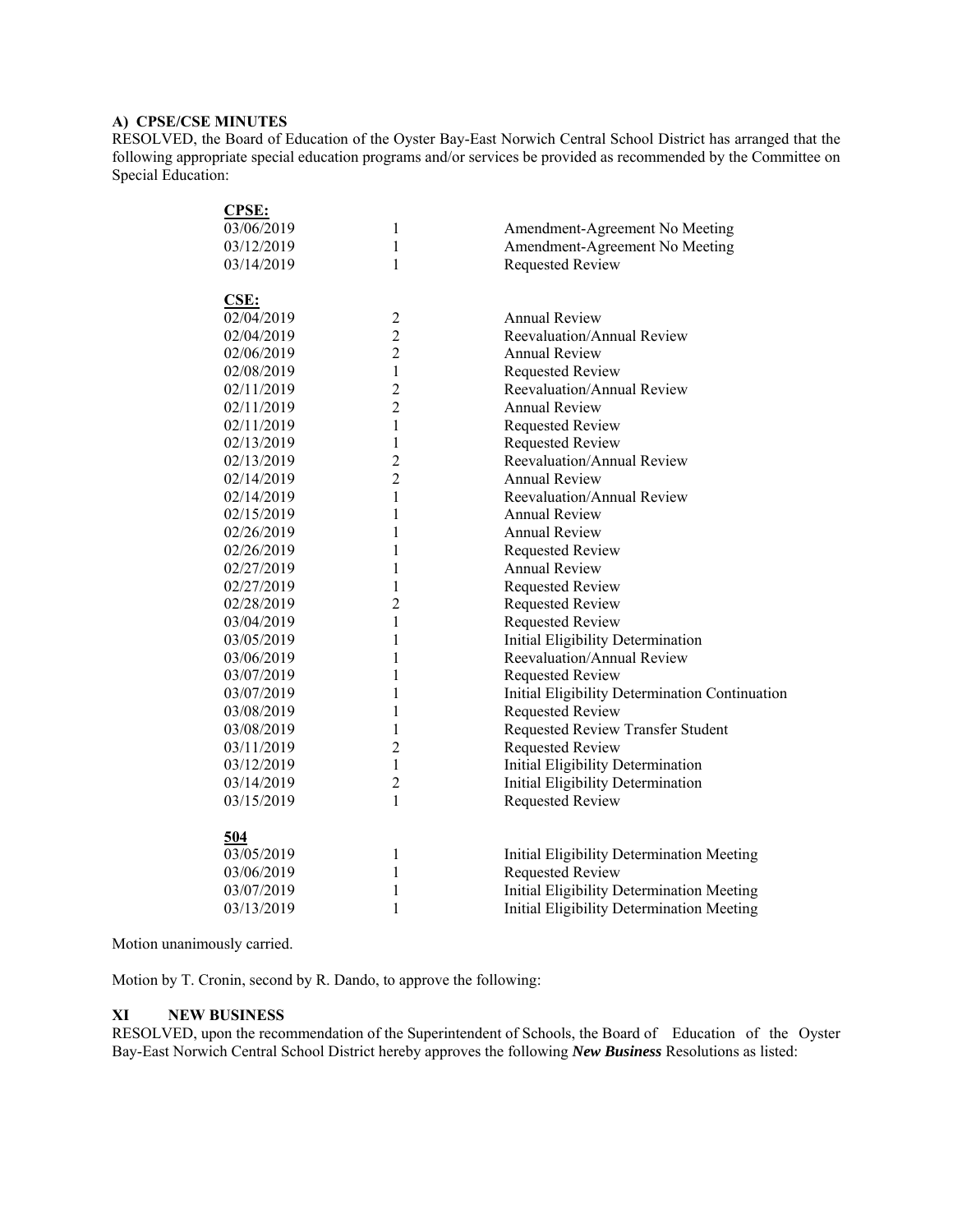## **A) HEALTH AND WELFARE SERVICES AGREEMENT CONTRACT – NON PUBLIC SCHOOL ATTENDEES**

RESOLVED, upon the recommendation of the Superintendent of Schools, the President of the Board of Education of the Oyster Bay – East Norwich Central School District is authorized to sign a Health and Welfare Services agreement with the Hicksville Union Free School District for the purpose of having the Hicksville Union Free School District provide the Health and Welfare services to students residing in Oyster Bay – East Norwich and attending a non-public school located in Hicksville, as per Section 912 of the Education Law, for the 2018-19 school year.

| Our Lady of Mercy<br>(Elementary)  | \$695.90               | $(1 \omega \, $695.90)$                          |
|------------------------------------|------------------------|--------------------------------------------------|
| Holy Family<br><b>Holy Trinity</b> | \$695.90<br>\$2,783.60 | $(1 \omega \, $695.90)$<br>$(4 \omega, $695.90)$ |
| Total                              | \$4,175.40             |                                                  |

### **B) AUTHORIZATION TO ATTEND CONFERENCE**

RESOLVED, Dr. Laura Seinfeld is authorized to attend the New York State Council of School Superintendent's Spring Leadership Event to be held on April 11-12, 2019 in Saratoga Springs, New York and that necessary expenses will be paid by the District.

# **C) HEALTH AND WELFARE SERVICES AGREEMENT CONTRACT – NON PUBLIC SCHOOL ATTENDEES**

RESOLVED, upon the recommendation of the Superintendent of Schools, the President of the Board of Education of the Oyster Bay – East Norwich Central School District is authorized to sign a Health and Welfare Services agreement with the Syosset Union Free School District for the purpose of having the Syosset Union Free School District provide the Health and Welfare services to students residing in Oyster Bay – East Norwich and attending a non-public school located in Syosset, as per Section 912 of the Education Law, for the 2018-19 school year.

| St. Edward        | \$12,814.75 | $(13 \omega \text{ } $985.75)$ |
|-------------------|-------------|--------------------------------|
| Our Lady of Mercy | \$11,829.00 | $(12 \omega \text{ } $985.75)$ |
| (Academy)         |             |                                |
| Total             | \$24,643.75 |                                |

### **D) HEALTH AND WELFARE SERVICES AGREEMENT CONTRACT – NON PUBLIC SCHOOL ATTENDEES**

RESOLVED, upon the recommendation of the Superintendent of Schools, the President of the Board of Education of the Oyster Bay – East Norwich Central School District is authorized to sign a Health and Welfare Services agreement with the Uniondale Union Free School District for the purpose of having the Uniondale Union Free School District provide the Health and Welfare services to students residing in Oyster Bay – East Norwich and attending a non-public school located in Uniondale, as per Section 912 of the Education Law, for the 2018-19 school year.

Kellenberg MHS \$18,403.00 (22 @ \$836.50)

### **E) ACCEPTANCE OF CONSULTANT AGREEMENT – TRANSPORTATION**

RESOLVED, upon the recommendation of the Superintendent of Schools, the President of the Board of Education of the Oyster Bay-East Norwich Central School District is authorized to sign the consultant agreement with School Source Technologies, LLC for the purpose of an independent transportation portfolio analysis at the cost of \$25,000 payable upon demonstration of equal or greater savings to the District.

#### **F) ACCEPTANCE OF CONSULTANT AGREEMENT – FOOD SERVICE**

RESOLVED, upon the recommendation of the Superintendent of Schools, the President of the Board of Education of the Oyster Bay-East Norwich Central School District is authorized to sign the consultant agreement with HMB Consultants, LLC for the purpose of developing bid specifications for the 2019-20 food service program at a cost of \$10,500 payable upon completion of work.